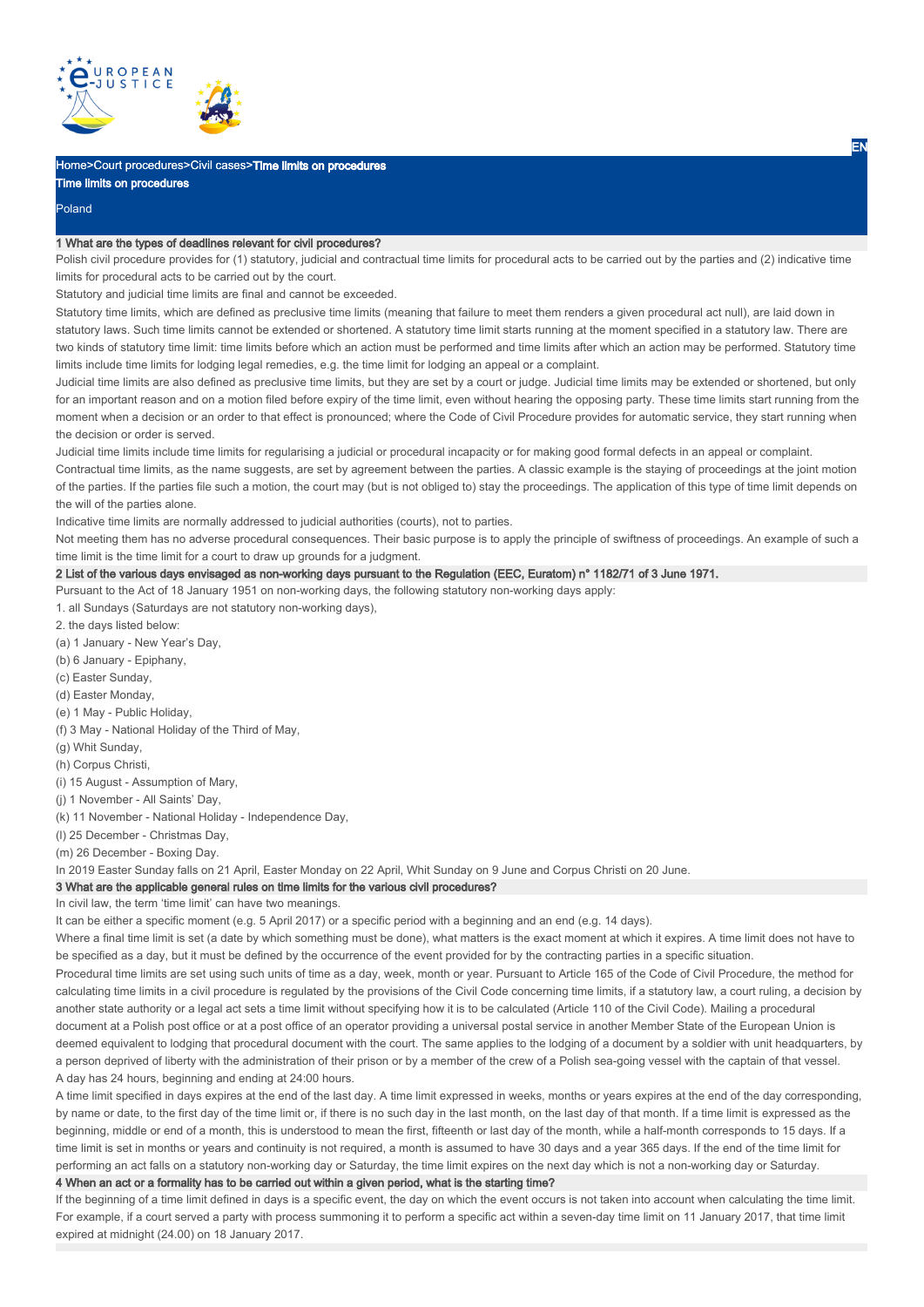### 5 Can the starting time be affected or modified by the method of transmission or service of documents (personal service by a huissier or postal service)?

A court may serve process in a number of ways: by post, a bailiff, ushers or court process service. Service on the addressee may also be performed by handing the document to the addressee at the court's registry. As long as service has been duly performed, all these methods are equally valid and the choice of method does not affect the running of time limits.

Since 8 September 2016 the rules allow a court to serve process by a data transmission system if the addressee has lodged documents via such a system or opted to do so. An addressee who has opted to lodge documents via a data transmission system may opt out of electronic service.

A document served via electronic means is deemed to have been served on the date specified in the electronic acknowledgement of receipt of correspondence, even if that date falls on a statutory non-working day. The fact that electronic correspondence is received at night has no bearing on the effectiveness of service. In the absence of an electronic acknowledgement of receipt of correspondence, service is deemed effective 14 days after the date on which the document is uploaded to the data transmission system. The above rules require parties to check their electronic account at least once every 14 days.

6 If the occurrence of an event sets the time running, is the day when the event occurred taken into account in the calculation of the time period? If the beginning of a time limit defined in days is a specific event, the day on which that event occurs is not taken into account when calculating the time limit.

7 When a time limit is expressed in days, does the indicated number of days include calendar days or working days? Time limits laid down in days are expressed in calendar days. If the end of the time limit for performing an action falls on a statutory non-working day or

# Saturday, the time limit expires on the next day which is not a non-working day or Saturday.

#### 8 When such a period is expressed in weeks, in months or in years?

A time limit expressed in weeks, months or years expires at the end of the day corresponding, by name or date, to the first day of the time limit or, if there is no such day in the last month, on the last day of that month.

If a time limit is expressed as the beginning, middle or end of a month, this is understood as the first, fifteenth or last day of the month. A half-month corresponds to 15 days.

If a time limit is set in months or years and continuity is not required, a month is assumed to have 30 days and a year 365 days.

#### 9 When does the deadline expire if expressed in weeks, in months or in years?

A time limit expressed in weeks, months or years expires at the end of the day corresponding, by name or date, to the first day of the time limit or, if there is no such day in the last month, on the last day of that month.

If a time limit is expressed as the beginning, middle or end of a month, this is understood as the first, fifteenth or last day of the month. A half-month corresponds to 15 days.

If a time limit is set in months or years and continuity is not required, a month is assumed to have 30 days and a year 365 days.

#### 10 If the deadline expires on a Saturday, Sunday or a public holiday or non-working day, is it extended until the first following working day?

If the end of the time limit for performing an act falls on a statutory non-working day or Saturday, the time limit expires on the next day which is not a nonworking day or Saturday.

# 11 Are there certain circumstances under which deadlines are extended? What are the conditions for benefiting from such extensions?

Only judicial time limits, namely time limits set by a court or presiding judge, may be extended or shortened. A decision to extend or shorten a time limit may be taken either by a presiding judge or a court, but only for important reasons, with the assessment of the reasons being left to their discretion. A time limit may be extended or shortened only at the motion of a party, a participant in non-contentious proceedings, an intervening party, a public prosecutor, a labour inspector, the consumer ombudsman, a non-governmental organisation, a court-appointed expert or a witness, if the time limit concerns their acts. Such a decision may not be taken of the court's or judge's own motion.

A motion must be lodged before the time limit fixed expires.

### 12 What are the time limits for appeals?

The Polish Code of Civil Procedure lays down statutory procedural time limits for lodging legal remedies according to the type of judicial decision (judgment ( wyrok), decision on the substance of the case in non-contentious proceedings (postanowienie co do istoty sprawy w postępowaniu nieprocesowym), default judgment (wyrok zaoczny), order for payment in a procedure by writ of payment (nakaz zapłaty w postępowaniu upominawczym), order for payment in an order for payment procedure (nakaz zapłaty w postępowaniu nakazowym) and decisions (postanowienie)). In particular, the following statutory time limits have been laid down:

a judgment and decision on the substance of the case in non-contentious proceedings: the grounds for the judgment are to be prepared in writing at a party's motion for service of the judgement and the grounds, filed within one week of the date on which the operative part of the judgment was pronounced, and, in two cases ((1) where a party acting without an advocate, a legal counsel or a patent agent was not present when judgment was pronounced because they were deprived of liberty and (2) where a judgment was issued at a closed session), within one week of the date of service of the operative part of the judgment. An appeal may be lodged with the court which issued the challenged judgment within two weeks of service of the judgment and the grounds on the appellant.

If a party has not requested, within one week of the date on which the operative part of the judgment was pronounced, that the judgment and the grounds be served, the time limit for lodging an appeal runs from the day on which the time limit for filing such a motion expires;

a decision: the time limit for lodging a complaint is one week and runs from service of the decision or, where a party did not request, within the prescribed time limit, that the decision taken at the hearing be served, from pronouncement of the decision;

a default judgment with respect to the defendant: the defendant against whom a default judgement has been issued may file a statement of opposition within two weeks of being served with the judgement;

a default judgment with respect to the claimant: the court provides the reasons for a default judgment if the action has been dismissed in its entirety or in part. and the claimant has asked to be provided with the reasons within a week of being served with the judgment or where a claimant who has not filed such a request has lodged an appeal within the prescribed time limit;

an order for payment in a procedure by writ of payment; the defendant is required, in the order for payment, to either satisfy the claim in full, along with costs, or to lodge a statement of opposition within two weeks of the order being served;

an order for payment in an order for payment procedure: when issuing an order for payment, the court rules that the defendant is required to either satisfy the claim in full, along with costs, within two week of being served with the order or lodge pleas in law within that time limit.

#### 13 Can courts modify time limits, in particular the appearance time limits or fix a special date for appearance?

A witness or a party to proceedings has an absolute duty to appear before the court. A witness must also appear before the court even if they have no knowledge of the circumstances of the case or if they have already decided to exercise their right to refuse to testify. A witness must excuse their absence (failure to appear) in writing before the date of the hearing. Submitting excuses for failure to appear at a later date will not prevent the court from imposing a fine on the witness at the hearing.